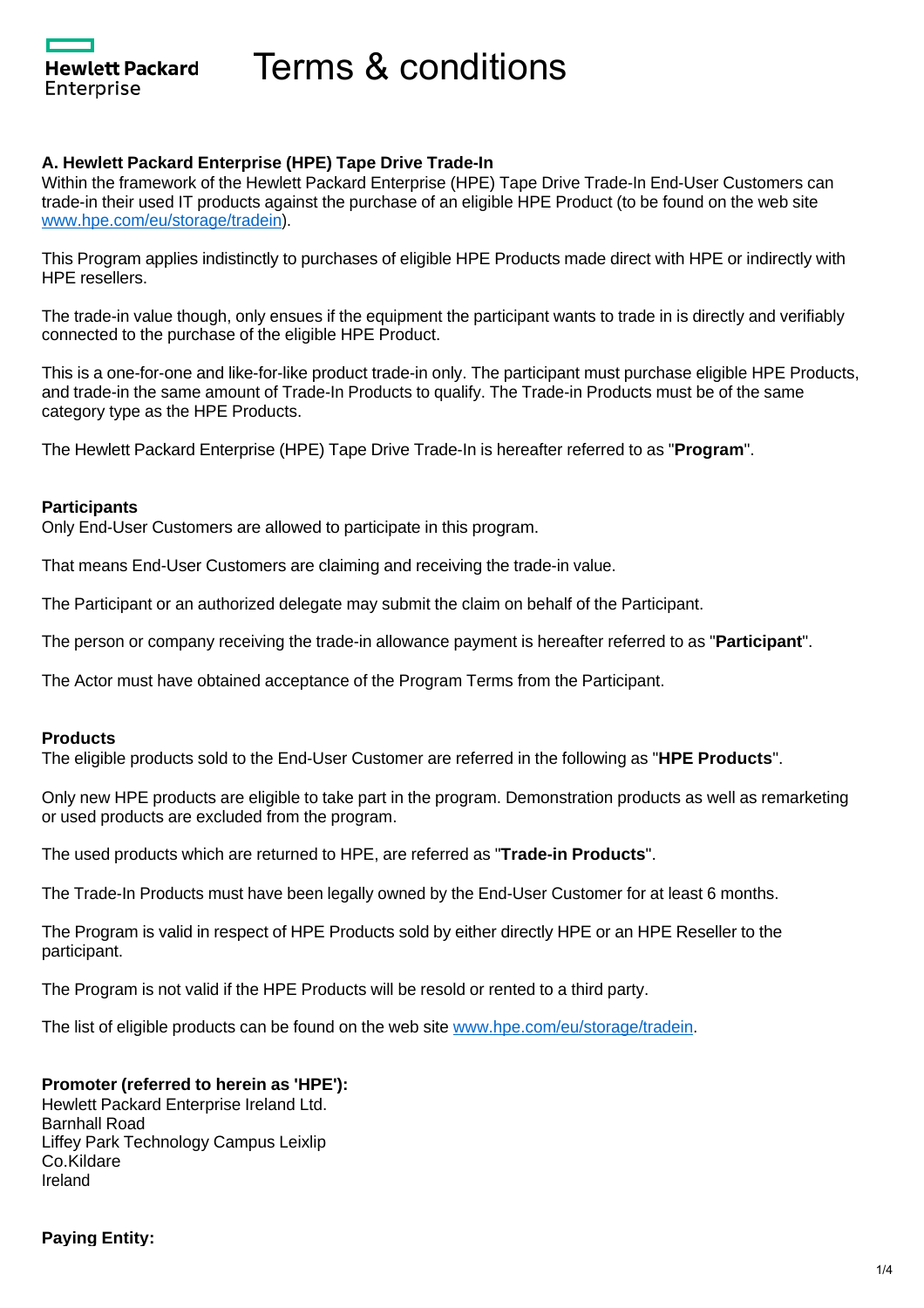**Hewlett Packard** Enterprise

# Terms & conditions

**Hewlett-Packard International Sarl** Route du Nant d'Avril 150 CH-1217 Meyrin/Geneva **Switzerland** 

### **B. Program rules and requirements**

The Program is valid in Ireland.

The trade-in agreement between HPE and the Participant is achieved through the acceptance of the terms and conditions in course of the claim process on the Program web page [www.hpe.com/eu/storage/tradein.](http://www.hpe.com/eu/storage/tradein)

HPE products purchased in another country than the participant registered to the program are not authorized for participation.

This Program can not be used in conjunction with other sale promoting measures from or special agreements with HPE that are offered at the same time.

- A. With the acceptance of the trade-in agreement, the participant warrants to hold legal title to the Trade-in Product(s), the Trade-In Product(s) are free of liens or security interest, the ownership is not subject to the rights of third parties and the Participant has the legal right to transfer the Trade-in Product(s) to HPE.
- B. The Participant warrants that the Trade-in Product(s) are free of any restrictions or encumbrances, including third party software which may not be transferred or for which royalties are due.

The trade-in amounts as indicated by HPE only apply for Trade-in Products that are returned complete, in working condition and with all accessories belonging to it. Packaging Instructions available on the program page at [www.hpe.com/eu/storage/tradein](http://www.hpe.com/eu/storage/tradein) must be followed.

The Participant will be solely responsible for removing all sensitive data before returning products to HPE, and HPE shall not be responsible for maintaining the confidentiality or privacy of any sensitive data that remains on such component.

Trade-in Product(s) returned to HPE must not be contaminated with biological, chemical or radioactive materials.

The Trade-in Product(s) for return must be located within the country the Participant registered to the Program.

Applications for collection of Trade-in Products from offshore locations cannot be accepted.

The ownership of the Trade-in Product(s) will be transferred to HPE upon handover of the product to the designated HPE Test Center.

The delivery of the Trade-In Product(s) to HPE's designated Test Center shall be final and effective to transfer title of such product to HPE free and clear of all liens and encumbrances.

The Trade-in Product(s) defined in the web registration under the program must be handed over to HPE to qualify. After receipt in HPE's handling house, no Trade-In Product(s) (including accessories) can be returned again to the participant. These Trade-In Product(s) remain the property of HPE.

The Trade-In Product(s) must match the details provided during the registration process. If they do not match, HPE reserves the right not to pay any trade-in value or to debit the difference in trade-in value between the stated and actually received Trade-in Product when the trade-in value of the incorrect product is less.

HPE warrants environmentally friendly disposal of Trade-In Product(s). The Trade-In Product(s) are recycled in the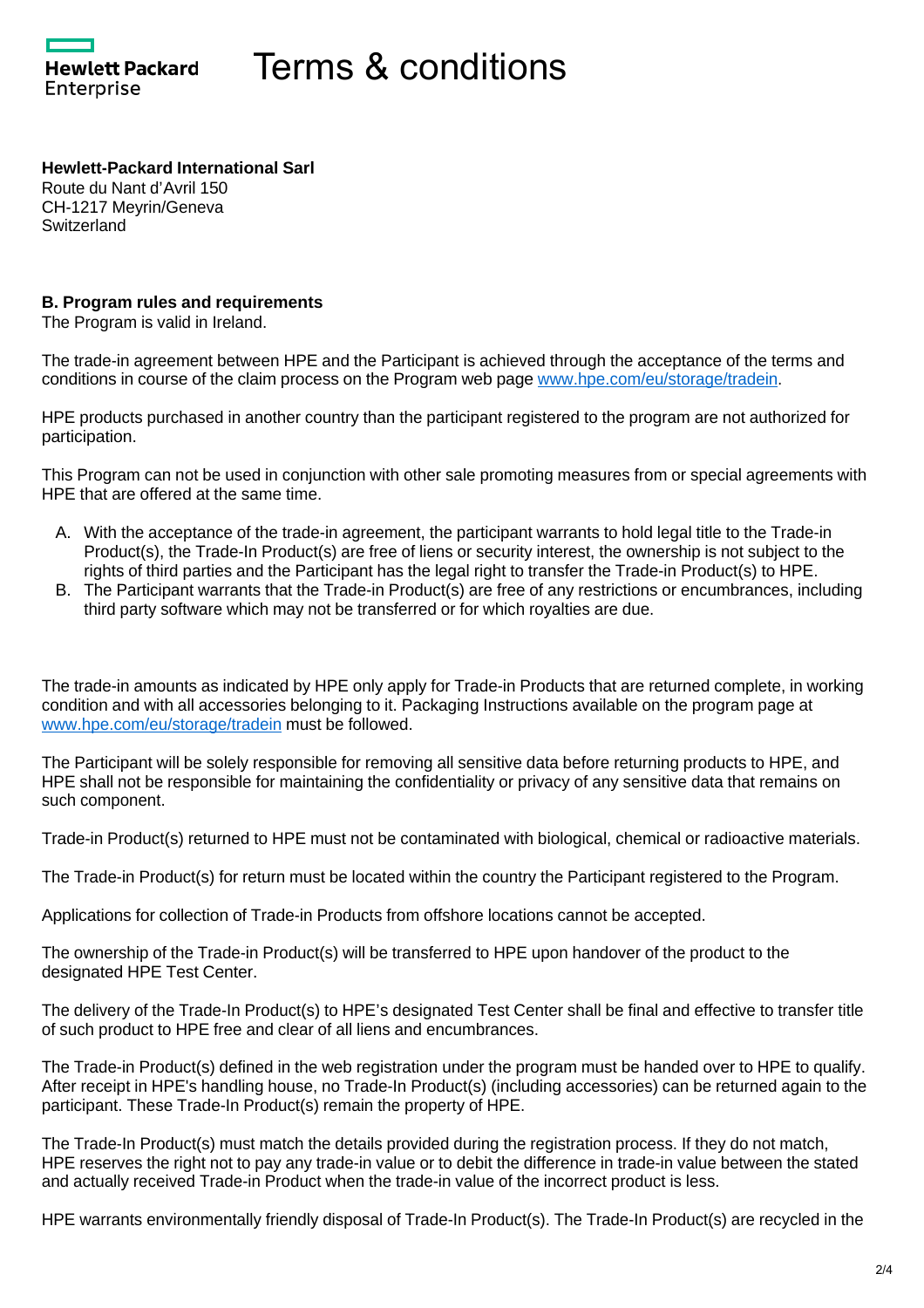

# Terms & conditions

country of the Test Center where it has been tested and may not remain within the country where it was collected.

### **C. Program Steps and Timing**

The Participant can register, obtain information about the program and request a trade-in offer on the web site [www.hpe.com/eu/storage/tradein](http://www.hpe.com/eu/storage/tradein).

Registrations must be submitted online, within 30 days after date of sale.

The date of the invoice shall be considered as the date of purchase.

The invoice must contain the following information:

- Name and address of the End-User Customer
- Name and address of the Seller, in accordance with the letterhead
- **Model and serial number of the HPE Product.**

Proof of purchase must be uploaded during registration on [www.hpe.com/eu/storage/tradein](http://www.hpe.com/eu/storage/tradein).

Uploaded documents are exclusively used for validation of eligibility to participate in this Program. The information will not be shared with any other processes and function outside the Program.

Participants who did not provide HPE with all mandatory information will be notified via email and offered the opportunity to provide the missing items within 7 calendar days. If the Participant still fails to comply with the terms and conditions, the request will be rejected.

On the agreed date, HPE will dispatch a carrier to the address the Participant advised during registration. If it is not possible for said carrier to come on the agreed date, carrier will contact the Participant to agree a new date.

The charges for the collection are carried by HPE.

For preparation of the Trade-In products the [Packing instructions](https://promotions.ext.hpe.com/WMCF.Web/Images/HP/Cleansheet/Special/Documents/Packing%20instructions_(en)_20210-02-25.pdf) must be followed.

If the Participant does not adhere to the packaging instructions, or if the Trade-In Product is not provided at the agreed time and the carrier has to carry out a new collection through fault of the Participant, HPE reserves the right to deduct a sum appropriate to the costs incurred.

The shipping label provided with the registration must be attached to the outside of the box and should remain easily accessible even when stacked on a pallet. It is recommended to secure the label with transparent shipping tape from being ripped off the box.

If a trade-in product other than that stated in the web registration has been returned to the test center, HPE is entitled to charge the participant the incurred costs for the return.

The period between acceptance of the request to return and the readiness for collection of the HPE Product(s) must not exceed 30 calendar days.

The trade-in value is paid by HPE to the Participant. The payment will be made by electronic bank transfer within 45 days after receipt of the trade-in product at the test center.

Payment can only be made to a bank account within the country where the Participant registered for the Program.

#### **Invoicing for reimbursement**

This Program requires the acceptance of a self-billing invoice by the Participant. To ensure consistent and valid invoicing HPE creates a preliminary self-billing invoice on behalf of the Participant and sends it to the Participant